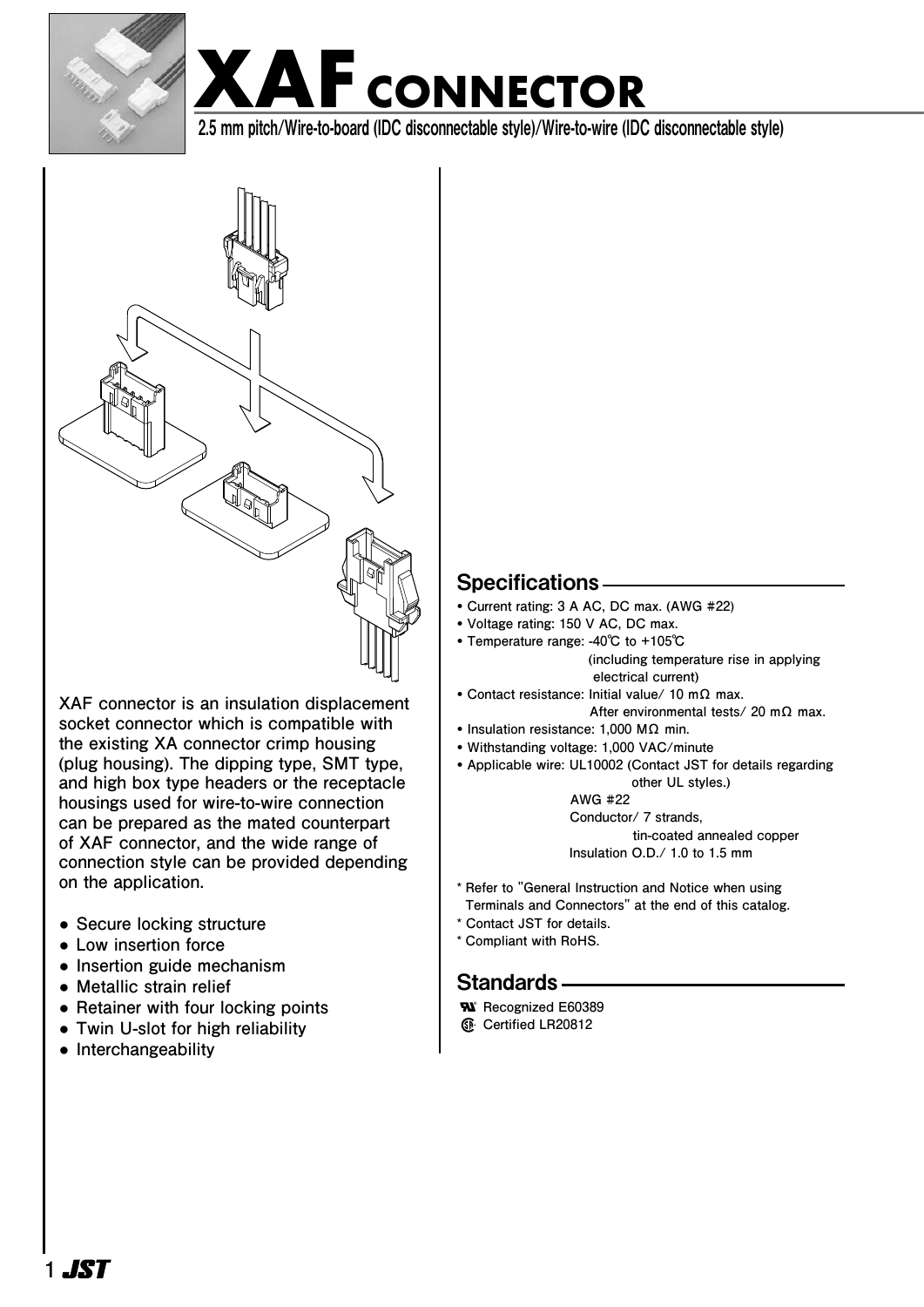# **XAF CONNECTOR**

#### PC board layout and Assembly layout

#### <Through-hole type>





 $\cdot$ Top entry type  $\cdot$  High box type



Side entry type





**1.25 2.50 3.75 5.00 6.25 7.50 8.75 10.00 11.25 12.50 13.75 15.00 16.25 2 3 4 5 6 7 8 9 10 11 12 13 14 No. of circuits Dimensions D (mm)**

**Note:  1. The above figure is the figure viewed from the connector mounting side. 2. Tolerances are non-cumulative: ± 0.05 mm for all centers. 3. Hole dimensions differ according to the type of PC board and piercing method.** 

 **The dimensions above should serve as a guideline. Contact JST for details.**

#### <SMT type>

Top entry type



**(1.4) (16.2) (8) (1)**

**Note:  1. The above figure is the figure viewed from the connector mounting side.**

 **2. Tolerances are non-cumulative: ± 0.05 mm for all centers.**

 **The dimensions above should serve as a guideline. Contact JST for details.**

#### <Wire-to-wire>